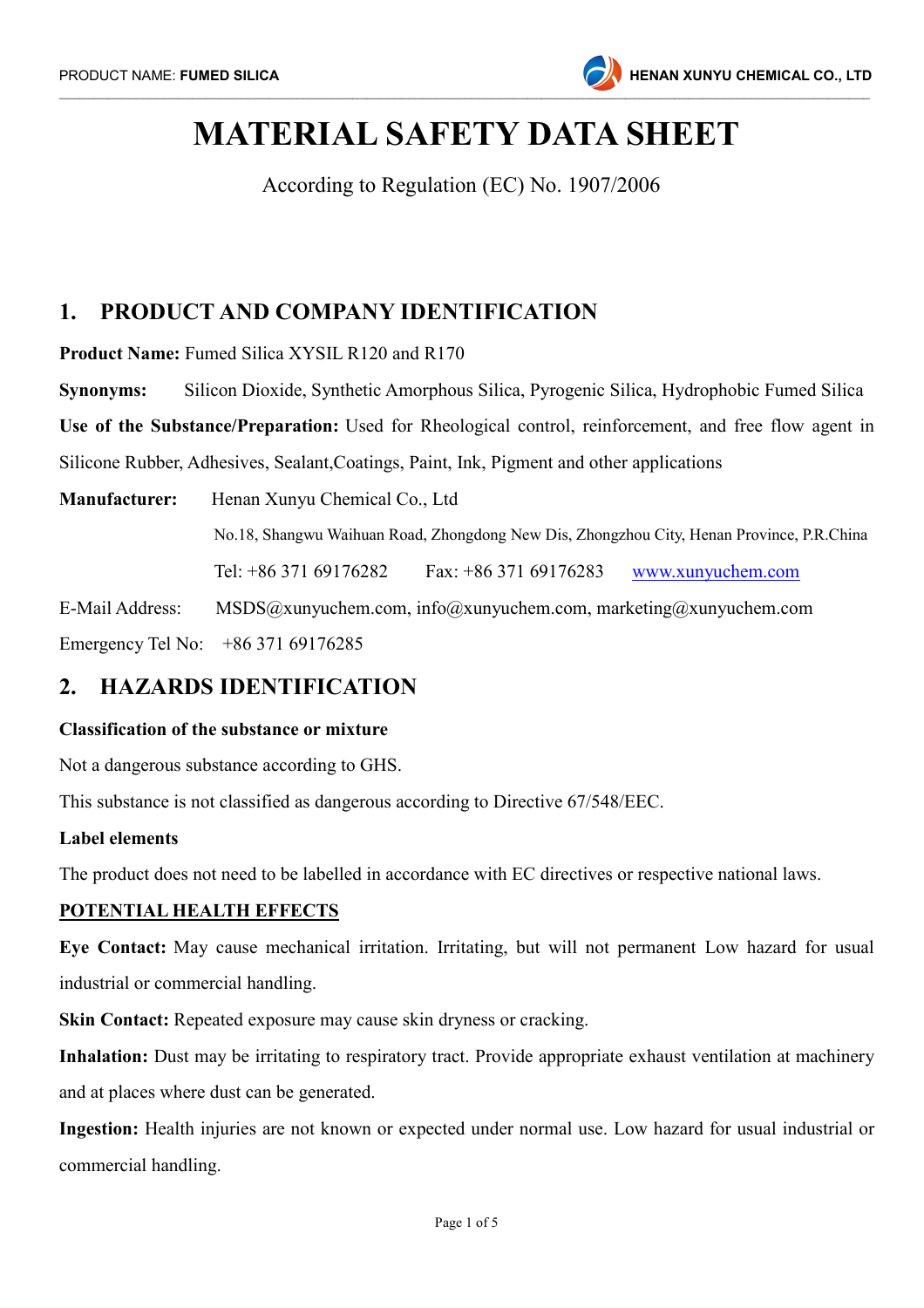Carcinogenic Effects: Does not contain any substances greater than 0.1% listed by IARC, NTP, OSHA,

ACGIH or EU.

Target Organ Effects: Lungs

Medical Conditions Aggravated by Exposure: Asthma, Respiratory disorder

Potential Environmental Effects: No special environmental precautions required.

# 3. COMPOSITION\INFORMATION ON INGREDIENTS

| CAS-No.    | Chemical Name                    | EINECS No. | Weight% | EU Classification |
|------------|----------------------------------|------------|---------|-------------------|
| 68909-20-6 | Silicon Dioxide.<br>Fumed Silica | 272-697-1  | >99.8   | None              |

### 4. FIRST AID MEASURES

Inhaled: Move person into fresh air. If not breathing give artificial respiration

Skin Contact: Wash off with soap and plenty of water.

Eye Contact: Flush eyes with water as a precaution.

Swallowed: Never give anything by mouth to an unconscious person. Rinse mouth with water.

Ingestion: Do not induce vomiting. If conscious, give several glasses of water. Never give anything by mouth to an unconscious person.

### 5. FIRE-FIGHTING MEASURES

Extinguishing Media: Use extinguishing measures that are appropriate to local circumstances and the surrounding environment.

Special Protective Equipment for Firefighters: Wear suitable protective equipment. In the event of fire,

wear self-contained breathing apparatus.

Specific Hazards: Product resists ignition and does not promote flame spread.

Hazardous Decomposition and/or Combustion Products: None.

Risk of Dust Explosion: This material is an inorganic dust and will not create nor support conditions that would result in a dust explosion or fire.

# 6. ACCIDENTAL RELEASE MEASURES

Personal precautions: Use personal protective equipment. Avoid dust formation.

Methods for Cleaning Up: Clean up promptly by vacuum. Use a suitable vacuum cleaner. Do not create a dust cloud by using a brush or compressed air. Pick up and transfer to properly labelled containers.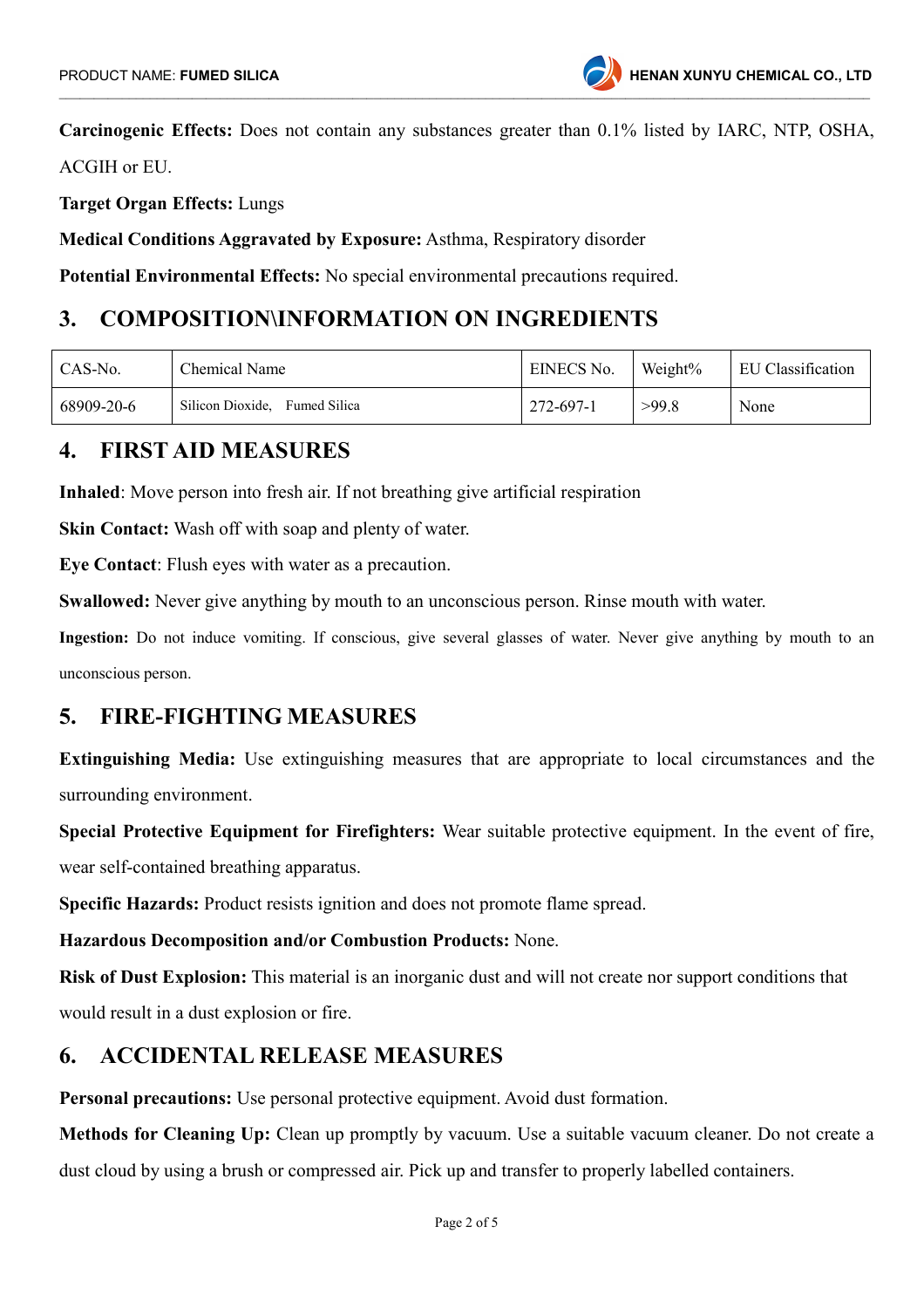Environmental Precautions: Do not let product enter drains..

# 7. HANDING AND STORAGE

Handling: Provide appropriate exhaust ventilation at places where dust is formed. Normal measures for preventive fire protection.

Storage: Keep containers tightly closed in a dry, cool and well-ventilated place. Do not store together with volatile chemicals as they may be adsorbed onto product. Keep at ambient temperatures.

# 8. EXPOSURE CONTROLS AND PERSONAL PROTECTION

#### Personal protection equipment:

#### Respiratory protection:

 Respiratory protection is not required. Where protection from nuisance levels of dusts are desired, use type N95 (US) or type P1 (EN 143) dust masks. Use respirators and components tested and approved under appropriate government standards such as NIOSH (US) or CEN (EU).

#### Hand protection:

For prolonged or repeated contact use protective gloves.

#### Eye protection:

Safety glasses with side shields or chemical safety goggles.

#### Other protective clothing or equipment:

Barrier cream may be used to prevent dryness of skin.

#### General hygiene and protection measures:

Do not breathe dust/vapor/mist/gas/aerosol. Wash thoroughly after handling.

### 9. Physical and chemical properties

#### Appearance

| Form                     | solid-powder          |
|--------------------------|-----------------------|
| Color                    | white                 |
| <b>Safety parameters</b> |                       |
| pH                       | 4.5-7.5 at $40g/l$    |
| <b>Melting point</b>     | $>1700$ °C            |
| <b>Boiling point</b>     | 2.200 °C at 1.013 hPa |
| <b>Flash point</b>       | not applicable        |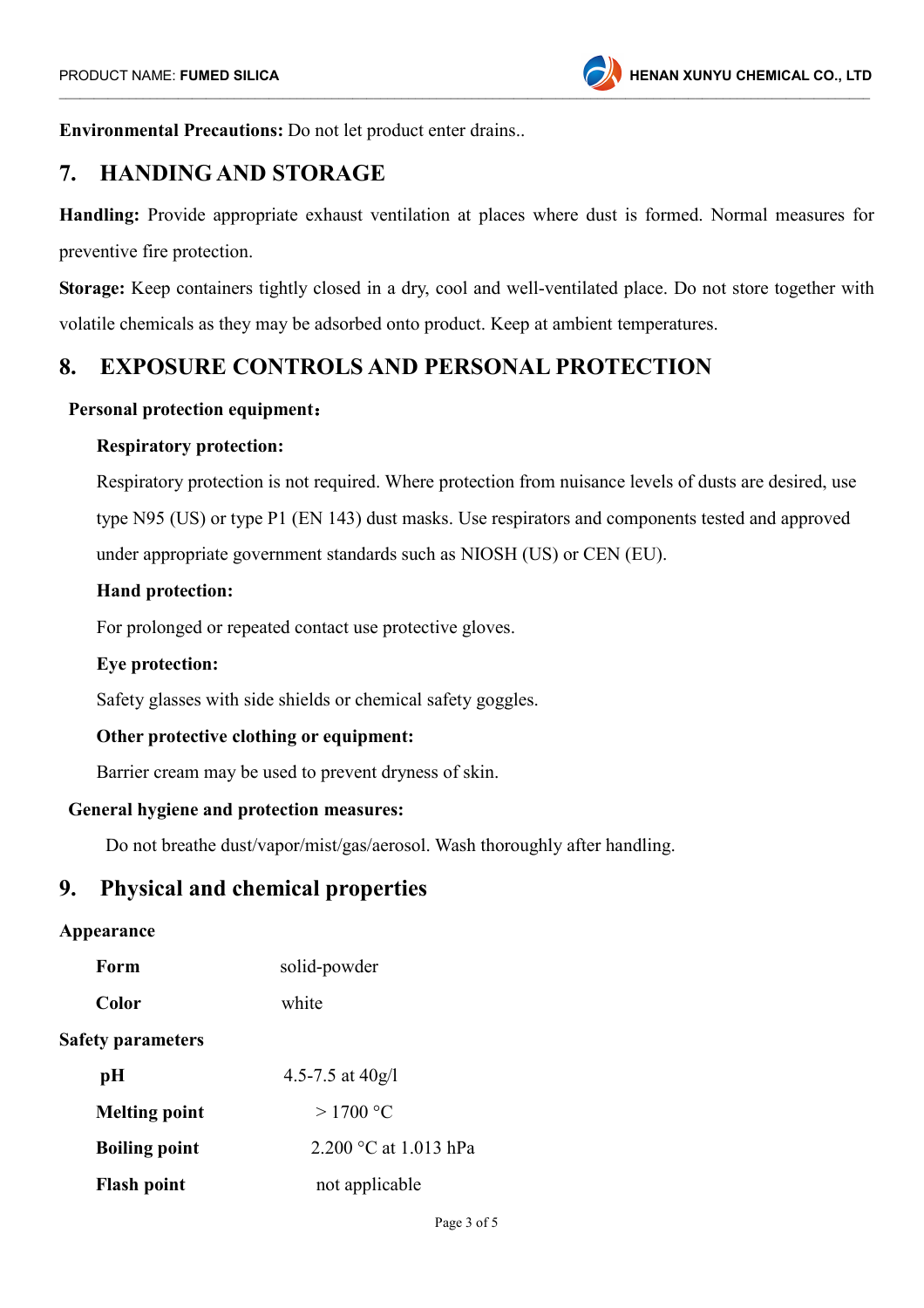

| <b>Ignition temperature</b>  | no data available      |  |
|------------------------------|------------------------|--|
| <b>Lower explosion limit</b> | no data available      |  |
| <b>Upper explosion limit</b> | no data available      |  |
| <b>Density</b>               | $2,200 \text{ g/cm}$ 3 |  |
| <b>Water solubility</b>      | insoluble              |  |

# 10. STABILITY AND REACTIVITY

| <b>Chemical stability</b>             | Stable.<br>Hazardous polymerization does not occur.                                                        |  |
|---------------------------------------|------------------------------------------------------------------------------------------------------------|--|
| <b>Hazardous Polymerization:</b>      |                                                                                                            |  |
| <b>Mechanical Sensitivity (shock)</b> | Not sensitive to mechanical impact.                                                                        |  |
| Conditions to Avoid:                  | Thermal deconmposition can tacke place above 240 °C. Keep awy                                              |  |
|                                       | from heat and sources of ignition. Avoid dust formation. Take necessary action to avoid static electricity |  |

discharge(Which may cause ignition of organic vapors).

Hazardous Decomposition and/or Combustion Produts: Carbon Dioxide, Carbon Monoxide.

Static Discharge Effects: Take precautionary measures against static discharges.

# 11. TOXICOLOGICAL INFORMATION

| <b>Acute toxicity</b>                    | LD50 Oral - rat $-3.160$ mg/kg |  |
|------------------------------------------|--------------------------------|--|
| <b>Acute oral toxicity</b>               | LD50 Rat : $> 10000$ mg/kg     |  |
| <b>Acute inhalation toxicity</b>         | LC50 Rat : $0.139$ mg/l, 4H    |  |
|                                          | No deaths occurred.            |  |
| <b>Acute dermal toxicity</b>             | LD50 Rabbit : $>$ 5000 mg/kg   |  |
| <b>Skin corrosion/irritation</b>         | Not irritating                 |  |
| Serious eye damage/eye irritation        | Not irritating                 |  |
| <b>Respiratory or skin sensitization</b> | Not irritating                 |  |

#### **Carcinogenicity**

Carcinogenicity - rat - Inhalation

Tumorigenic:Carcinogenic by RTECS criteria. Lungs, Thorax, or Respiration:Tumors.

This product is or contains a component that is not classifiable as to its carcinogenicity based on its IARC, ACGIH, NTP, or EPA classification.

# 12. ECOLOGICAL INFORMATION